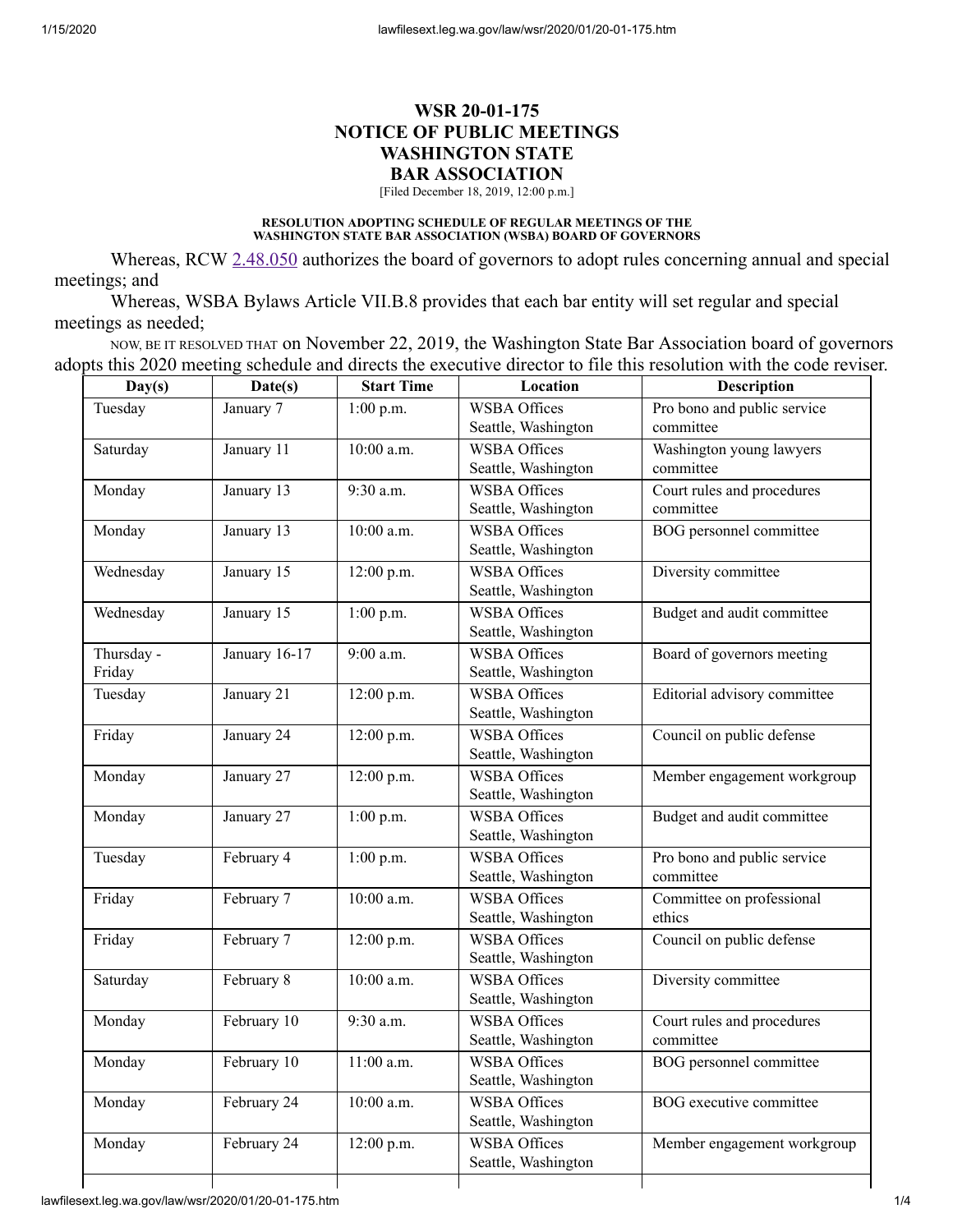# 1/15/2020 lawfilesext.leg.wa.gov/law/wsr/2020/01/20-01-175.htm

| Monday                 | February 24   | $1:00$ p.m.  | <b>WSBA Offices</b><br>Seattle, Washington                     | Budget and audit committee                       |
|------------------------|---------------|--------------|----------------------------------------------------------------|--------------------------------------------------|
| Tuesday                | March 3       | 1:00 p.m.    | <b>WSBA Offices</b><br>Seattle, Washington                     | Pro bono and public service<br>committee         |
| Monday                 | March 9       | 9:30 a.m.    | <b>WSBA Offices</b><br>Seattle, Washington                     | Court rules and procedures<br>committee          |
| Saturday               | March 14      | 10:00 a.m.   | <b>WSBA Offices</b><br>Seattle, Washington or<br>Pierce County | Washington young lawyers<br>committee            |
| Monday                 | March 16      | 11:00 a.m.   | <b>WSBA Offices</b><br>Seattle, Washington                     | BOG personnel committee                          |
| Wednesday              | March 18      | 12:00 p.m.   | <b>WSBA Offices</b><br>Seattle, Washington                     | Diversity committee                              |
| Thursday -<br>Friday   | March $19-20$ | 9:00 a.m.    | Hotel RL<br>Olympia, Washington                                | Board of governors meeting                       |
| Friday                 | March 20      | 9:00 a.m.    | Temple of Justice<br>Olympia, Washington                       | Board of governors meeting with<br>supreme court |
| Friday                 | March 27      | 12:00 p.m.   | <b>WSBA Offices</b><br>Seattle, Washington                     | Council on public defense                        |
| Monday                 | March 30      | 10:00 a.m.   | <b>WSBA Offices</b><br>Seattle, Washington                     | BOG executive committee                          |
| Monday                 | March 30      | 12:00 p.m.   | <b>WSBA Offices</b><br>Seattle, Washington                     | Member engagement workgroup                      |
| Monday                 | March 30      | 1:00 p.m.    | <b>WSBA Offices</b><br>Seattle, Washington                     | Budget and audit committee                       |
| Tuesday                | April 7       | $1:00$ p.m.  | <b>WSBA Offices</b><br>Seattle, Washington                     | Pro bono and public service<br>committee         |
| Monday                 | April 13      | 9:30 a.m.    | <b>WSBA Offices</b><br>Seattle, Washington                     | Court rules and procedures<br>committee          |
| Monday                 | April 13      | $11:00$ a.m. | <b>WSBA Offices</b><br>Seattle, Washington                     | BOG personnel committee                          |
| Wednesday              | April 15      | 12:00 p.m.   | <b>WSBA Offices</b><br>Seattle, Washington                     | Diversity committee                              |
| Friday                 | April 17      | 10:00 a.m.   | <b>WSBA Offices</b><br>Seattle, Washington                     | Committee on professional<br>ethics              |
| Friday -<br>Saturday   | April 17-18   | 9:00 a.m.    | <b>WSBA Offices</b><br>Seattle, Washington                     | Board of governors meeting                       |
| Monday                 | April 20      | 9:00 a.m.    | <b>WSBA Offices</b><br>Seattle, Washington                     | Budget and audit committee                       |
| Monday                 | April 20      | 10:00 a.m.   | <b>WSBA Offices</b><br>Seattle, Washington                     | BOG executive committee                          |
| Monday                 | April 20      | 12:00 p.m.   | <b>WSBA Offices</b><br>Seattle, Washington                     | Member engagement workgroup                      |
| Friday                 | April 24      | 12:00 p.m.   | <b>WSBA Offices</b><br>Seattle, Washington                     | Council on public defense                        |
| Tuesday                | May 5         | $1:00$ p.m.  | <b>WSBA Offices</b><br>Seattle, Washington                     | Pro bono and public service<br>committee         |
| Saturday               | May 9         | 10:00 a.m.   | Northwest Region                                               | Washington young lawyers<br>committee            |
| Monday                 | May 11        | 9:30 a.m.    | <b>WSBA Offices</b><br>Seattle, Washington                     | Court rules and procedures<br>committee          |
| Monday                 | May 11        | 11:00 a.m.   | <b>WSBA Offices</b><br>Seattle, Washington                     | BOG personnel committee                          |
| Thursday $-$<br>Friday | May 14-15     | 9:00 a.m.    | Hotel Bellwether<br>Bellingham, Washington                     | Board of governors meeting                       |
| Saturday               | May 16        | $1:00$ p.m.  | <b>WSBA Offices</b>                                            | Budget and audit committee                       |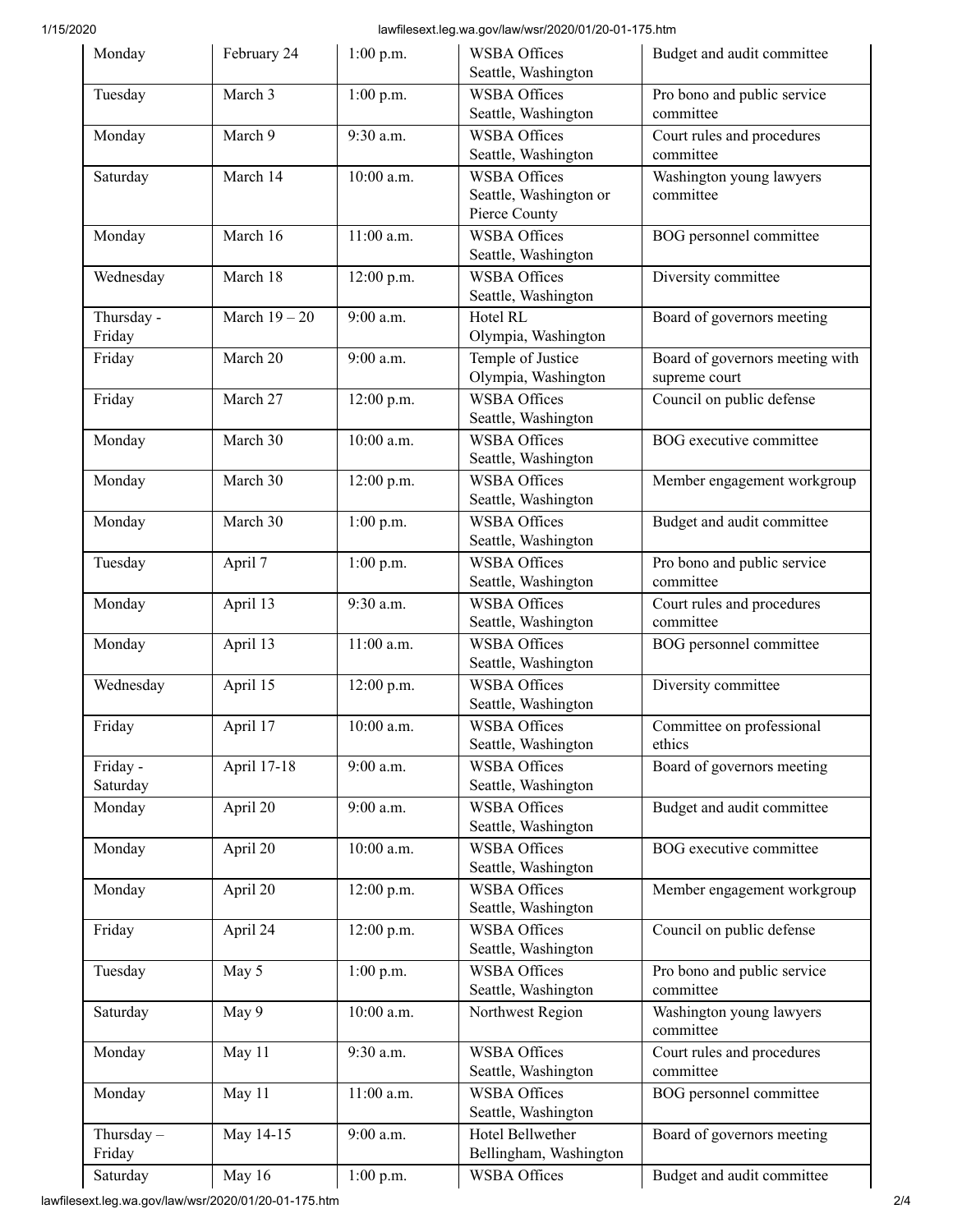## 1/15/2020 lawfilesext.leg.wa.gov/law/wsr/2020/01/20-01-175.htm

|                     |            |              | Seattle, Washington                        |                                          |
|---------------------|------------|--------------|--------------------------------------------|------------------------------------------|
| Thursday            | May 21     | 12:00 p.m.   | <b>WSBA Offices</b><br>Seattle, Washington | Member engagement workgroup              |
| Friday              | May 22     | 12:00 p.m.   | <b>WSBA Offices</b><br>Seattle, Washington | Council on public defense                |
| Saturday            | May 23     | 10:00 a.m.   | <b>WSBA Offices</b><br>Seattle, Washington | Diversity committee                      |
| Tuesday             | June 2     | 1:00 p.m.    | <b>WSBA Offices</b><br>Seattle, Washington | Pro bono and public service<br>committee |
| Monday              | June 8     | 9:30 a.m.    | <b>WSBA Offices</b><br>Seattle, Washington | Court rules and procedures<br>committee  |
| Monday              | June 15    | 11:00 a.m.   | <b>WSBA Offices</b><br>Seattle, Washington | BOG personnel committee                  |
| Wednesday           | June 17    | 12:00 p.m.   | <b>WSBA Offices</b><br>Seattle, Washington | Diversity committee                      |
| Friday              | June 19    | $10:00$ a.m. | <b>WSBA Offices</b><br>Seattle, Washington | Committee on professional<br>ethics      |
| Friday              | June 19    | 12:00 p.m.   | <b>WSBA Offices</b><br>Seattle, Washington | Council on public defense                |
| Monday              | June 22    | 10:00 a.m.   | <b>WSBA Offices</b><br>Seattle, Washington | BOG executive committee                  |
| Monday              | June 22    | 12:00 p.m.   | <b>WSBA Offices</b><br>Seattle, Washington | Member engagement workgroup              |
| Monday              | June 22    | $1:00$ p.m.  | <b>WSBA Offices</b><br>Seattle, Washington | Budget and audit committee               |
| Tuesday             | July 7     | 1:00 p.m.    | <b>WSBA Offices</b><br>Seattle, Washington | Pro bono and public service<br>committee |
| Friday              | July 10    | 12:00 p.m.   | <b>WSBA Offices</b><br>Seattle, Washington | Member engagement workgroup              |
| Friday              | July 10    | 1:00 p.m.    | <b>WSBA Offices</b><br>Seattle, Washington | Budget and audit committee               |
| Monday              | July 13    | 9:30 a.m.    | <b>WSBA Offices</b><br>Seattle, Washington | Court rules and procedures<br>committee  |
| Wednesday           | July 15    | 12:00 p.m.   | <b>WSBA Offices</b><br>Seattle, Washington | Diversity committee                      |
| Friday              | July 17    | 12:00 p.m.   | <b>WSBA Offices</b><br>Seattle, Washington | Council on public defense                |
| Monday              | July 20    | 11:00 a.m.   | <b>WSBA Offices</b><br>Seattle, Washington | BOG personnel committee<br>meeting       |
| Thursday            | July 23    | 9:00 a.m.    | Skamania Lodge<br>Stevenson, Washington    | Board of governors retreat               |
| Friday-<br>Saturday | July 24-25 | 9:00 a.m.    | Skamania Lodge<br>Stevenson, Washington    | Board of governors meeting               |
| Saturday            | July 25    | 10:00 a.m.   | Skamania Lodge<br>Stevenson, Washington    | Washington young lawyers<br>committee    |
| Monday              | August 3   | 10:00 a.m.   | <b>WSBA Offices</b><br>Seattle, Washington | BOG executive committee                  |
| Monday              | August 3   | 12:00 p.m.   | <b>WSBA Offices</b><br>Seattle, Washington | Member engagement workgroup              |
| Monday              | August 3   | 1:00 p.m.    | <b>WSBA Offices</b><br>Seattle, Washington | Budget and audit committee               |
| Tuesday             | August 4   | $1:00$ p.m.  | <b>WSBA Offices</b><br>Seattle, Washington | Pro bono and public service<br>committee |
| Friday              | August 7   | 12:00 p.m.   | <b>WSBA Offices</b><br>Seattle, Washington | Council on public defense                |
| Monday              | August 10  | 9:30 a.m.    | <b>WSBA Offices</b>                        | Court rules and procedures               |